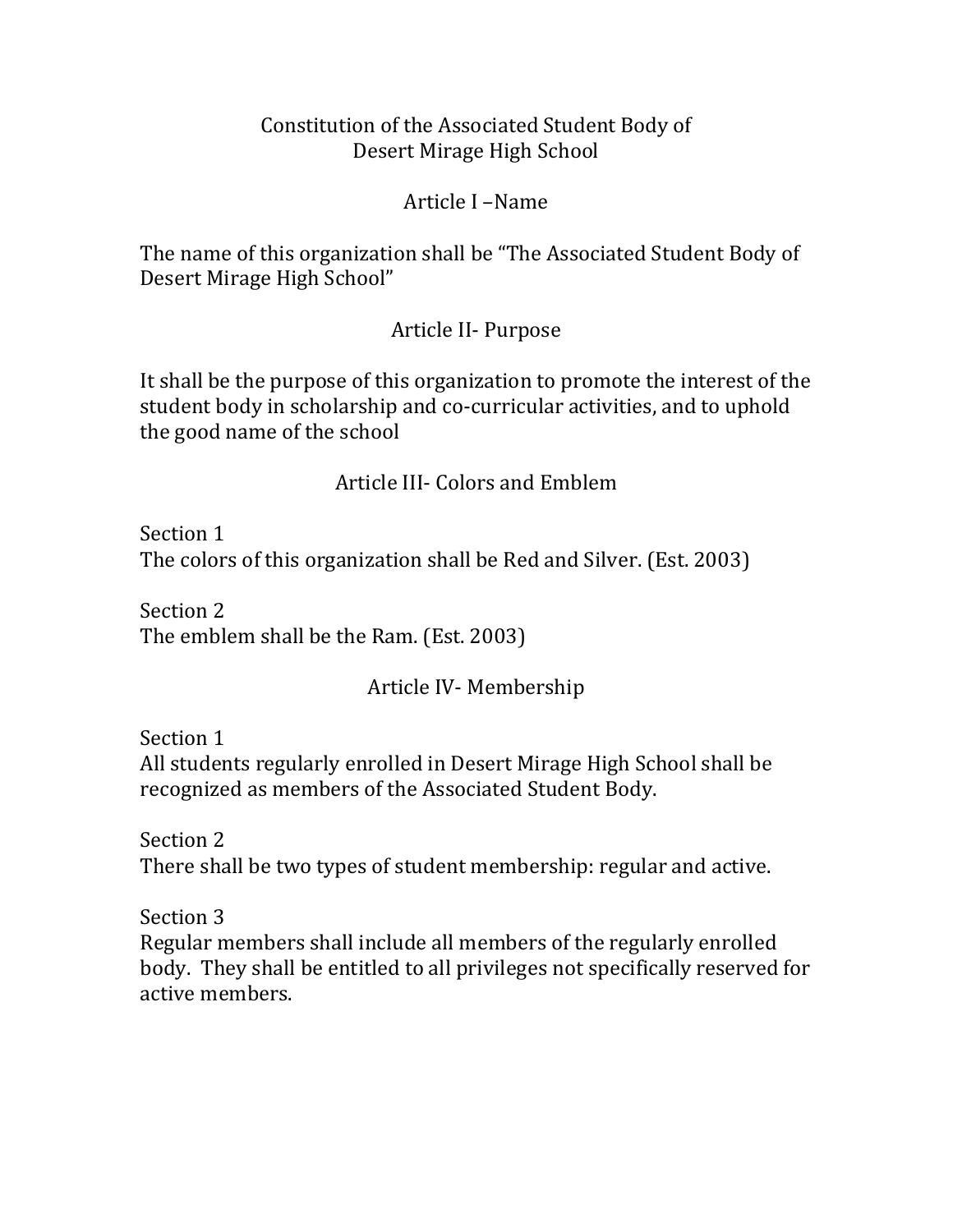Upon notification of position won, students must secure an associated student body card, making them active member. Only active members may: (Revised, May 2013)

- A. Hold student body office positions
- B. Represent the school in any interscholastic competition public appearance, or in any other manner.
- C. Participate in activities wholly or partially paid for by the Associated Student Body.

Article V- Legislative Branch

## Section 1

The legislative power of the student body's government shall be vested in the Student Council.

# Section 2

The Student Council shall consist to the following: (Revised, May 2013)

- a) The elected executive board officers of the student body, which shall include the president, vice president, secretary, treasurer, director of assemblies, director of publicity, and the student representative to the board of trustees.
- b) The elected four class presidents (Freshman, Sophomore, Junior, and Senior)
- c) The three elected or appointed class representatives from each
- d) All elected officers and for their respective class: Vice President, Secretary, and Treasurer.
- e) All appointed positions. Commissioners of: Pep/Activities (5) Public Relations (1), Publicity (5), Athletics (2), Historian (2), Sound Crew (3), Community service (1)

# Section 3

It shall be the power and duty of the student council to:

- a) Act on petitions
- b) Act on all financial expenditures
- c) Propose amendments to the constitution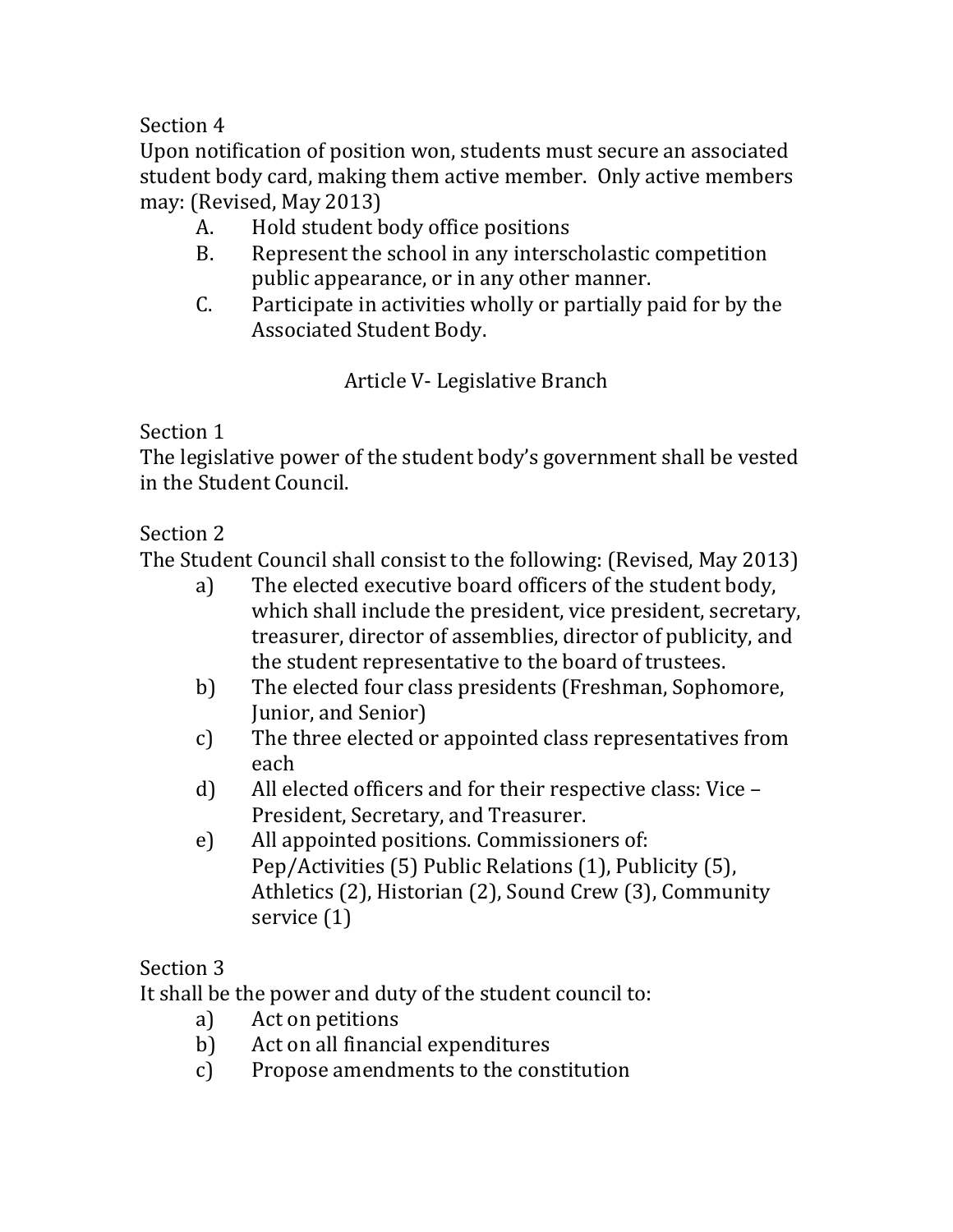- d) Abide by the constitution and Education Code as pertaining to the ASB
- e) Supervise all clubs and organizations as to their activities and funds.
- f) Make recommendations to the administration on matters pertaining to the students

To submit a petition for annual or invitational activities shall consist of the following:

- a. Any club, class or department that wishes to hold any fund raising project or dance, must submit a petition a week prior to the Student Council meeting before carrying out any publicity on that said event.
- b. If any club or organization is unable to submit a petition to the student council they may, with permission form the student council advisor, obtain three approval of the council by securing the signatures of two-thirds of the voting student council member or executive board. This rule may be approved twice a year.
- c. Any club, class or department wanting any amount of money from student council for any activity must submit a purchase order request to the activities office on or before the date set by the ASB treasurer, and submitted a week before ASB meeting requested.
- d. Failure to meet requirements in "item A" will result in any or all of the following:
	- 1. Could have their next petition automatically over ruled by another class or club petition for the same activity or date.
	- 2. Could have 50% of the net profits from the fundraiser project taken.
- e. Traditional activities (i.e. Rock n Lunches, Homecoming, Prom, and Graduation)

# Section 5

The President of the Executive Board shall act as president of the Student Council and preside at all meetings of the Student Council. The vice president, secretary and treasurer, director of assemblies, director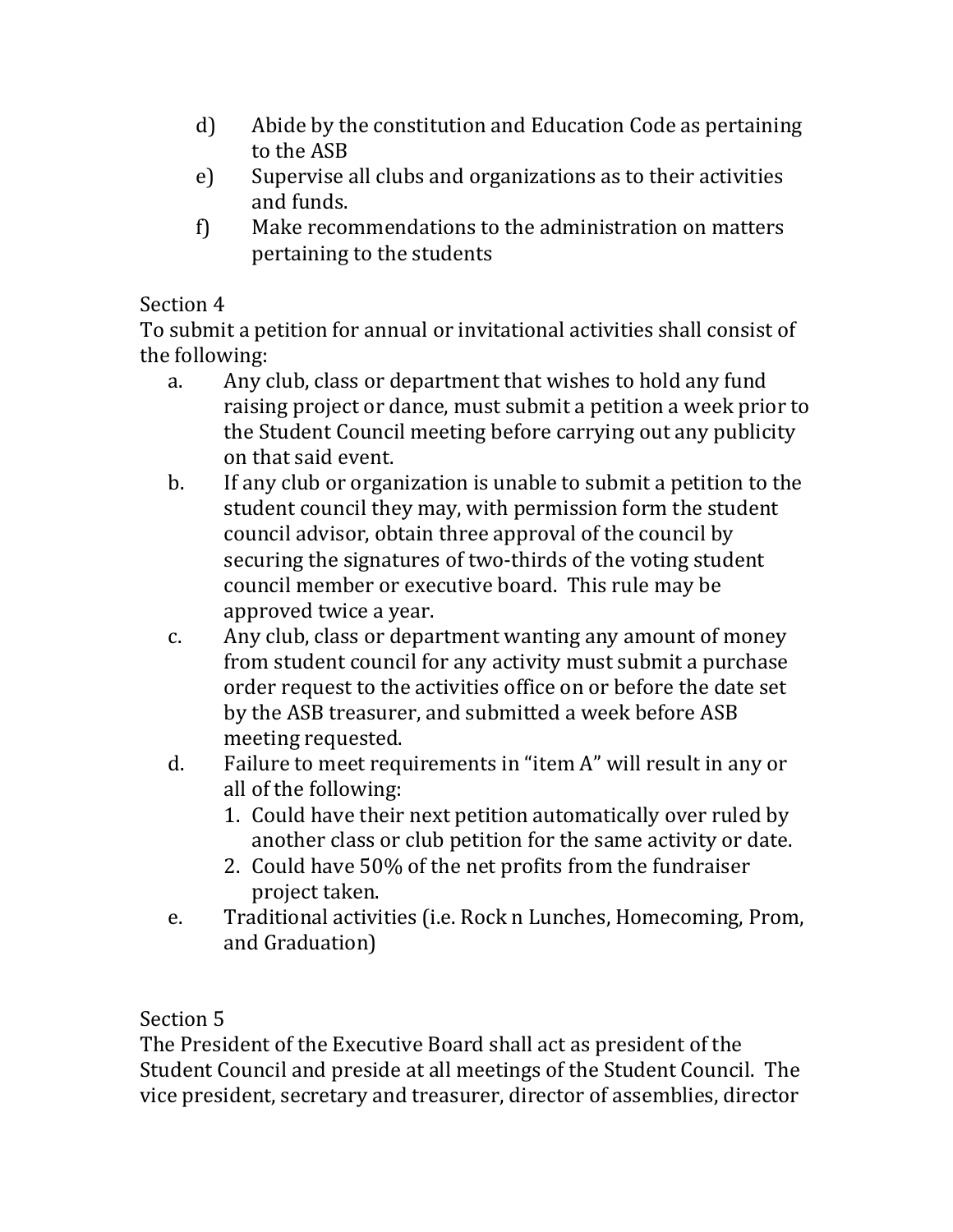of publicity, and the student representative to the board of trustees shall assume the duties generally performed by such officers

#### Section 6

There shall be an Executive Committee composed of the President, Vice President, Secretary, Treasurer, Director of Publicity, Director of Assemblies/Activities and the student representative to the Board of Trustees. It shall be empowered to transact ASB business when it is impractical for the Student Council to meet and when the advisors approval has been secured.

#### Section 7

Two-thirds of the body meeting together shall compose a quorum for the transaction of business. All legislation shall require the approval of at least a simple majority of that quorum. The presiding officer at any meeting may vote only incase of a tie-vote.

### Article VI- Class Organization

### Section 1

Each of the incoming Sophomore, Junior, and Senior classes shall choose in a general election by secret printed ballot, officers to fill the positions of President, Vice-President, Secretary, Treasurer, and (3) Representatives to the Student Council. These officers shall be elected during the final thirty (30) days of each school day to serve for the following year.

#### Section 2

The incoming freshman class shall choose, in a general election by a secret, printed ballot, officers to fill the positions of President, Vice-President, Secretary, Treasurer, and three (3) Representatives to the Student Council. These officers hall be elected within the first thirty (30) days of each school year to serve for that year or end of  $8<sup>th</sup>$  grade year (Revised, May 2013)

#### Section 3

The Senior Class Officers shall have the duty and power to:

A. Make arrangements for caps and gowns.

B. Make arrangements for graduation announcements, song choice, and practice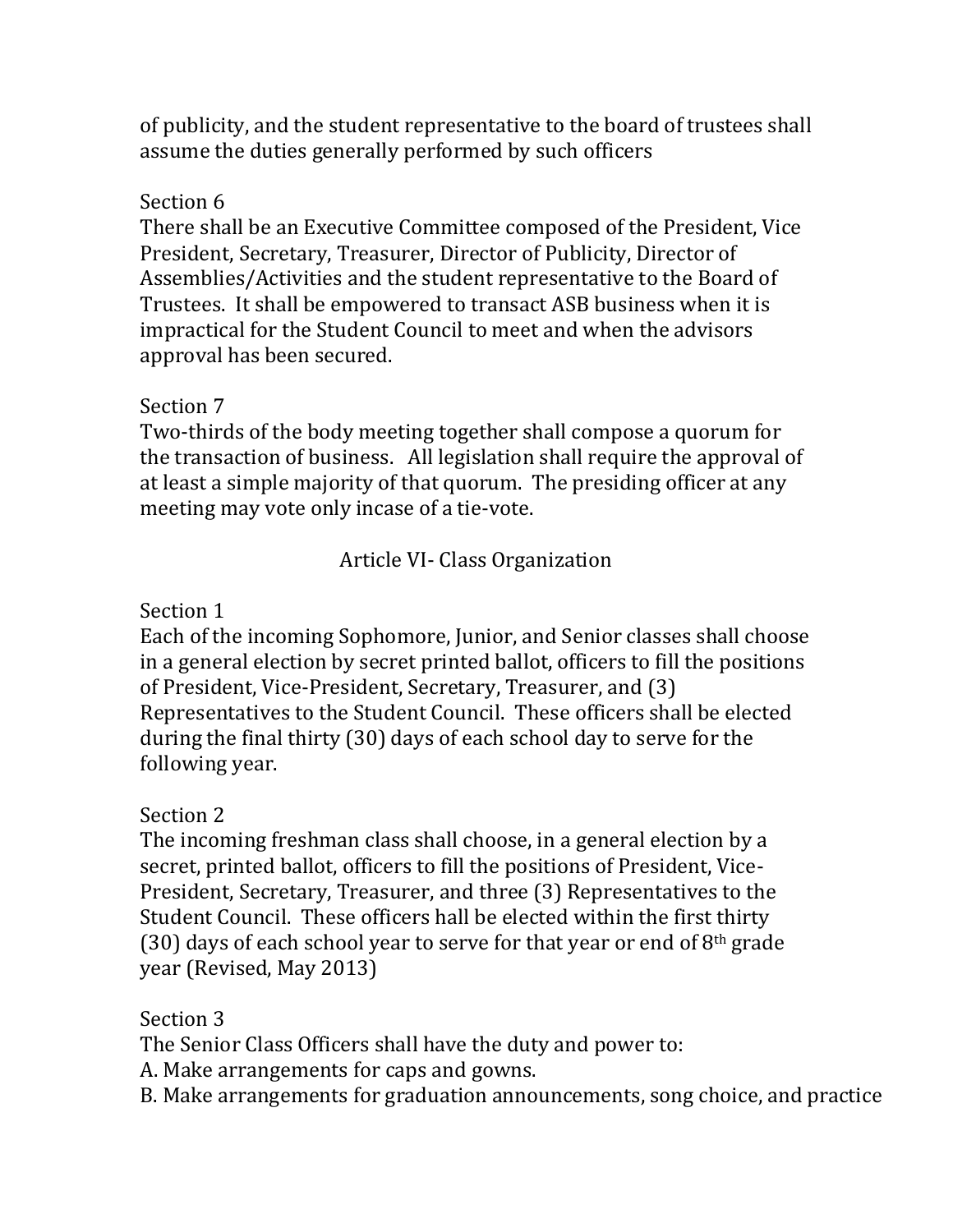C. Make arrangements for graduation activities, senior dinner, pool party, and others

D. Make arrangements for the senior annual signing party.

E. To represent their class at mandated A.S.B meetings.

Section 4

The Junior Class Officers shall have the duty and power to:

A. To put on the Football Homecoming Dance, and assist with tile Junior-Senior Prom.

B. Organize Homecoming Dance and other fundraising events such as Powder-Puff.

C. To put on fundraising activities in preparation for their Senior year.

D. To work with the ASB on the election of Homecoming and Prom Royalty.

E. To be responsible for buying the Queen and King crowns for Homecoming Royalty.

F. To represent their class at mandated A.S.B. meetings if possible.

Section 5

The Sophomore Class Officers shall have the duty and power to:

A. To put on fund raising activities in preparation for the Junior year.

B. To represent their class at all A.S.B. meetings if possible.

C. Plan Winter ball dance

D. Organize Homecoming dance

Section 6

The Freshmen Class Officers shall have the duty and power to:

A. To put on fund raising activities in preparation for the Junior year.

B. To represent their class at all A.S.B. meetings if possible.

- C. Welcome Back dance
- D. Organize Homecoming dance

Section 7

Procedure for all class elections shall be subject to the approval of the Student Council.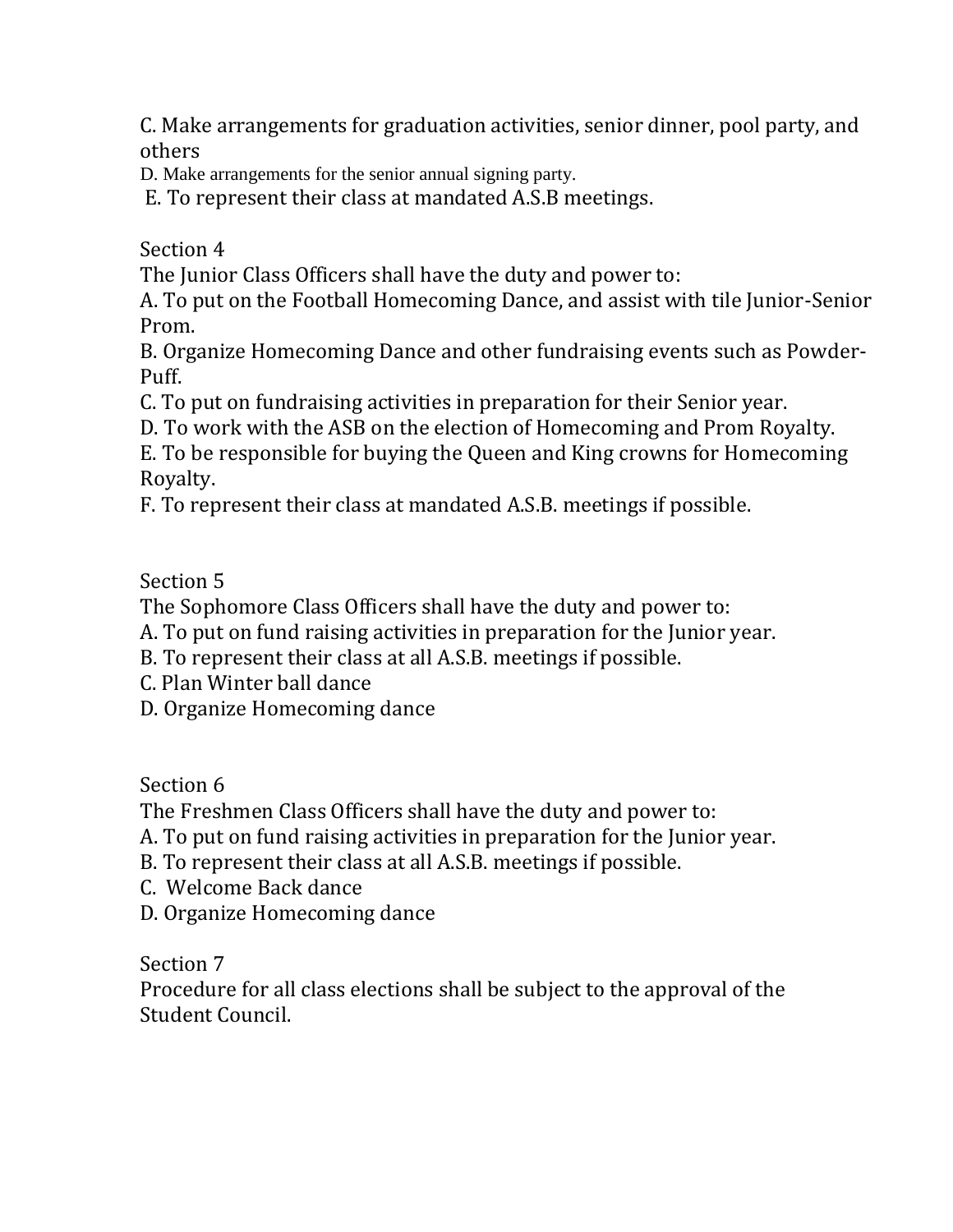Each class may have at least two (2) meetings per month, but not more than (4).

#### Section 9

If, for any reason, any of the various class officers shall not be able to server their term, the class shall fill the office in a special class election by secret, printed ballot within thirty (30) days after notice, except for the President, who shall be succeeded by the Vice President, and the new Vice President elected.

#### Section 10

If a class representative or a class president, Vice-President, Secretary, Treasurer has three unexcused absences from Student Council or class meetings, that officer or representative shall be notified of his/her absences via the morning bulletin, and official notification by the class advisor, and they (Class) will have the power to replace him/her. The officer may be excused only for official school activities, sports, band, drill team, cheerleading, etc. with prior notice. The Executive Board (ASB) or twenty-five percent (25%) of the class by petition within two weeks of notification shall decide whether or not an election shall be held. If an election is to be held a class meeting shall be held and the ASB Vice President shall inform the students of their officer's delinquency, and then the officer may make a statement if he/she will be a candidate again, and the other candidates may make a statement also. The election shall be secret, printed ballot. The ASB Executive Board shall determine what is classified as an unexcused absence.

#### Article VII- Election

#### Section 1

The following officers must be filled in a general election by a secret, printed ballot of all student body members: President, Vice-President, Secretary, Treasurer, Director of Assemblies, Director of Publicity, and the Student Representative to the Board of Trustees. The election of these officers to serve for the following school year shall be held during the last thirty (30) days of each school year. These Associated Student Body Officers shall be elected individually.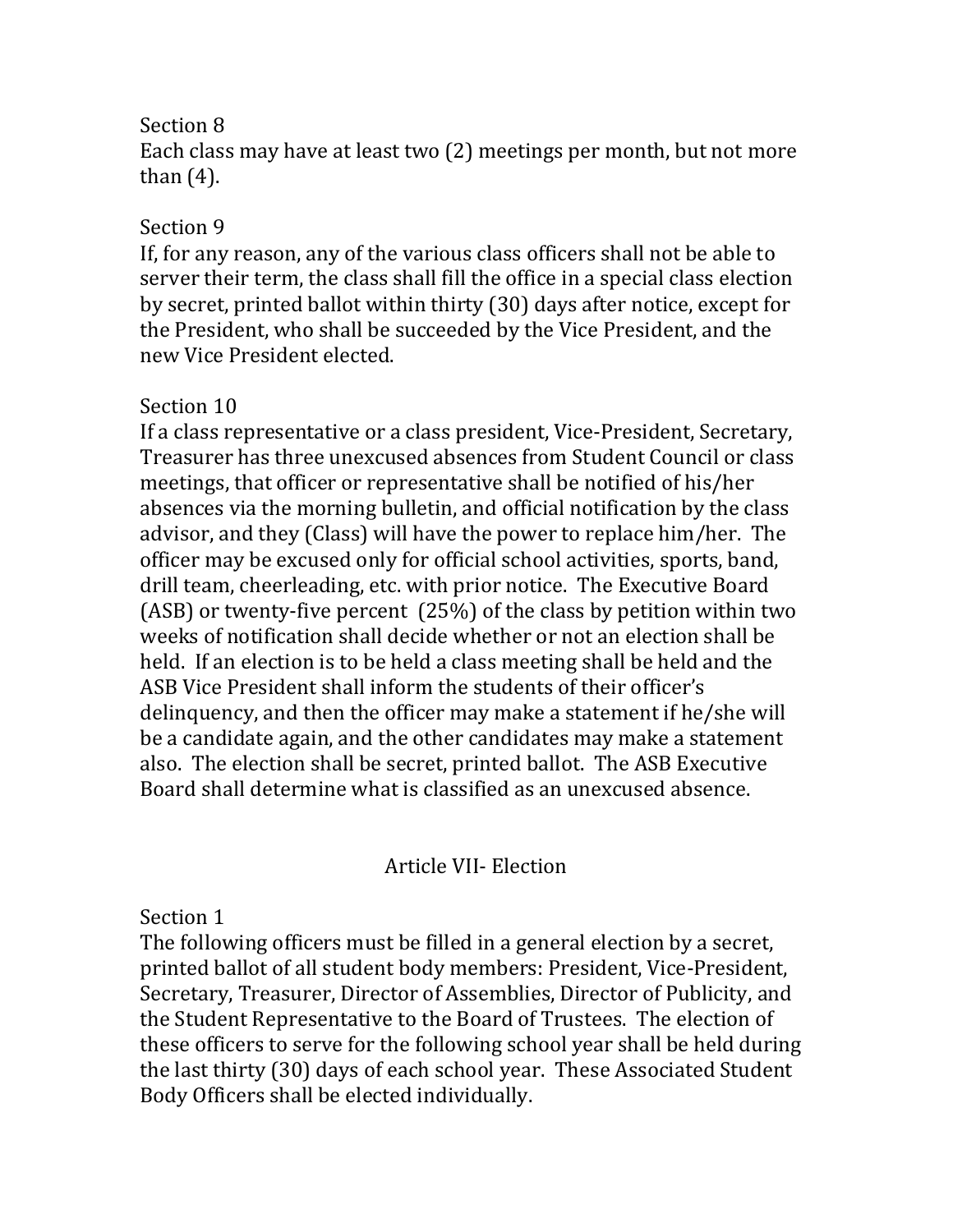To be eligible to vote a person must be a member of the Associated Student Body.

### Section 3

To be eligible to run for Executive office, a person must have been an active member of the student body for at least (2) complete years by the time he/she would assume office. Then if no, 2 semesters complete, If no applicants, a person may be eligible he/she has been a member of a DMHS club larger than 25 students. Presidential Candidates must have been a former ASB member for at least 1 full year (Revised, May 2013)

- A. Have at least 2.0 grade point average (4 point system) (Cumulative)
- B. Have a satisfactory citizenship record for the entire period of attendance. Attendance, grade point average, and citizenship to be verified by school personnel.
- C. Be senior for the year he/she is to serve, except for the offices of Director of Assemblies, Director of Publicity and student representative to the board of trustees, which may be filled by either a junior or a senior. If no applies, allow junior and senior for president, vice , secretary, treasurer. (Revised, May 2013)

### Section 4

To be eligible to run for a class office, a person must have been an active member of the student body for at least one complete semester, except for freshman.

- a) Have at least a 2.0 grade average (4 point system)
- b) Have a satisfactory citizenship and an attendance record verified by school office records.
- c) Be a member of the class of a designated office he/she is to be a candidate.
- d) Upon election, student must purchase an ASB card in order to meet and fulfill article IV, Section 4, of the ASB constitution.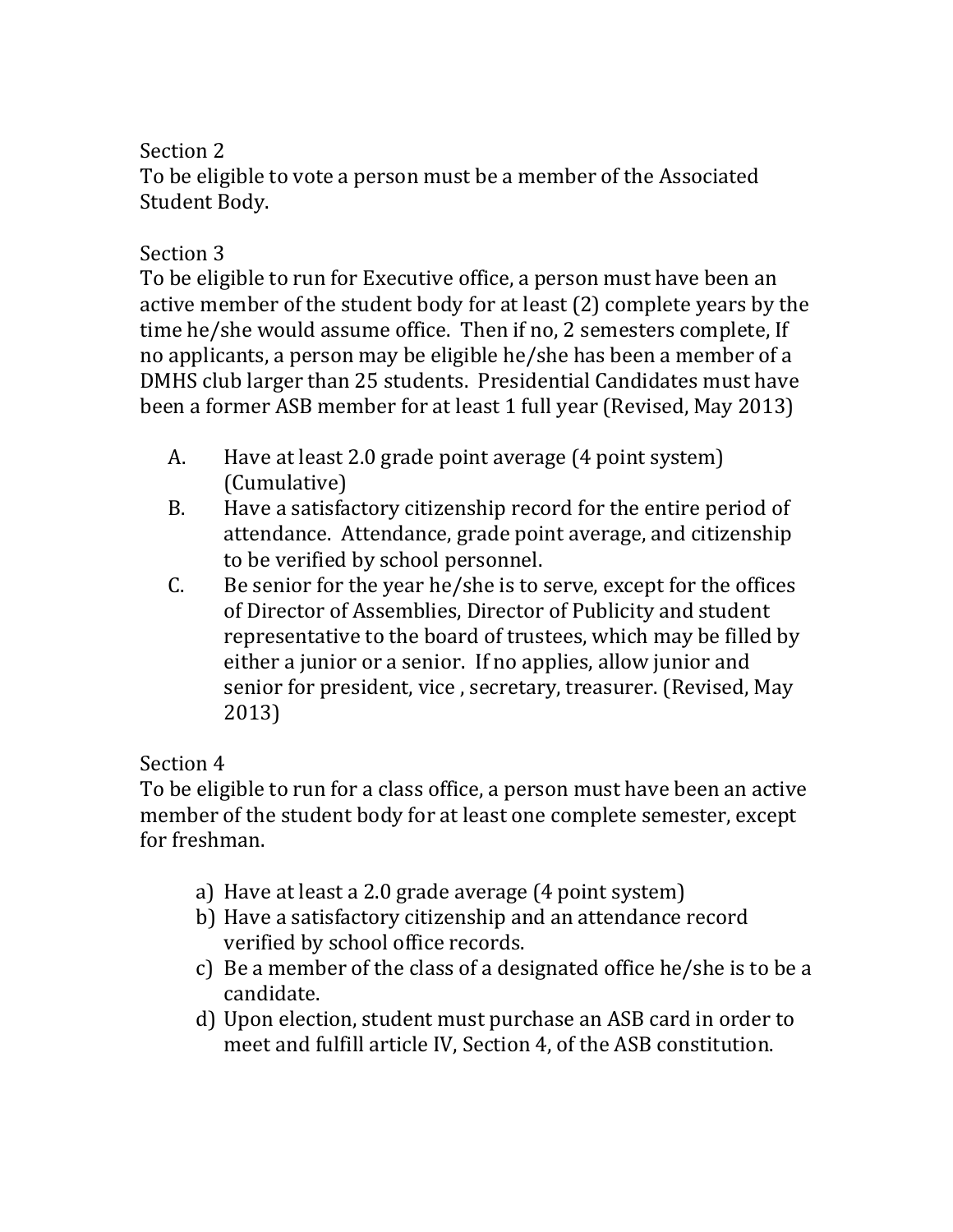No member of the ASB student council shall hold: (Revised, May 2013)

- a) More than one elective office in the Associated Student Body, no exceptions
- b) More than one elective office in a class organization, no exceptions.
- c) Too many extracurricular activities that would impede completion of their duties as an ASB council member

### Section 6

To run for Associated Student Body, a person must:

- a) Obtain a petition /application form from the activities office
- b) Obtain the signatures of at least 10% of the student body. (Student may not sign up for more than one office except class representative (3)
- c) Verify citizenship, attendance, and grade point average
- d) Pass pre-screening process (Revised, May 2013)

Article VII Powers and Duties Executive Board

### Section 1

The officers elected as a whole by the student body and known as Associated Student Body officers shall be President, Vice President, Secretary, Treasurer, and Director of Assemblies, Director of Publicity, and student Representative to the Board of Trustees.

### Section 2

It should be the power and duty of the Executive President to:

- a) Preside over student council meetings
- b) Plan an agenda for each meeting of the student council
- c) Represent the Associated Student Body at all meetings or organizations and council, where this representation is desired.
- d) Formulate committees and appoint members to committees
- e) Appoint parliamentarian procedures/Robert's Law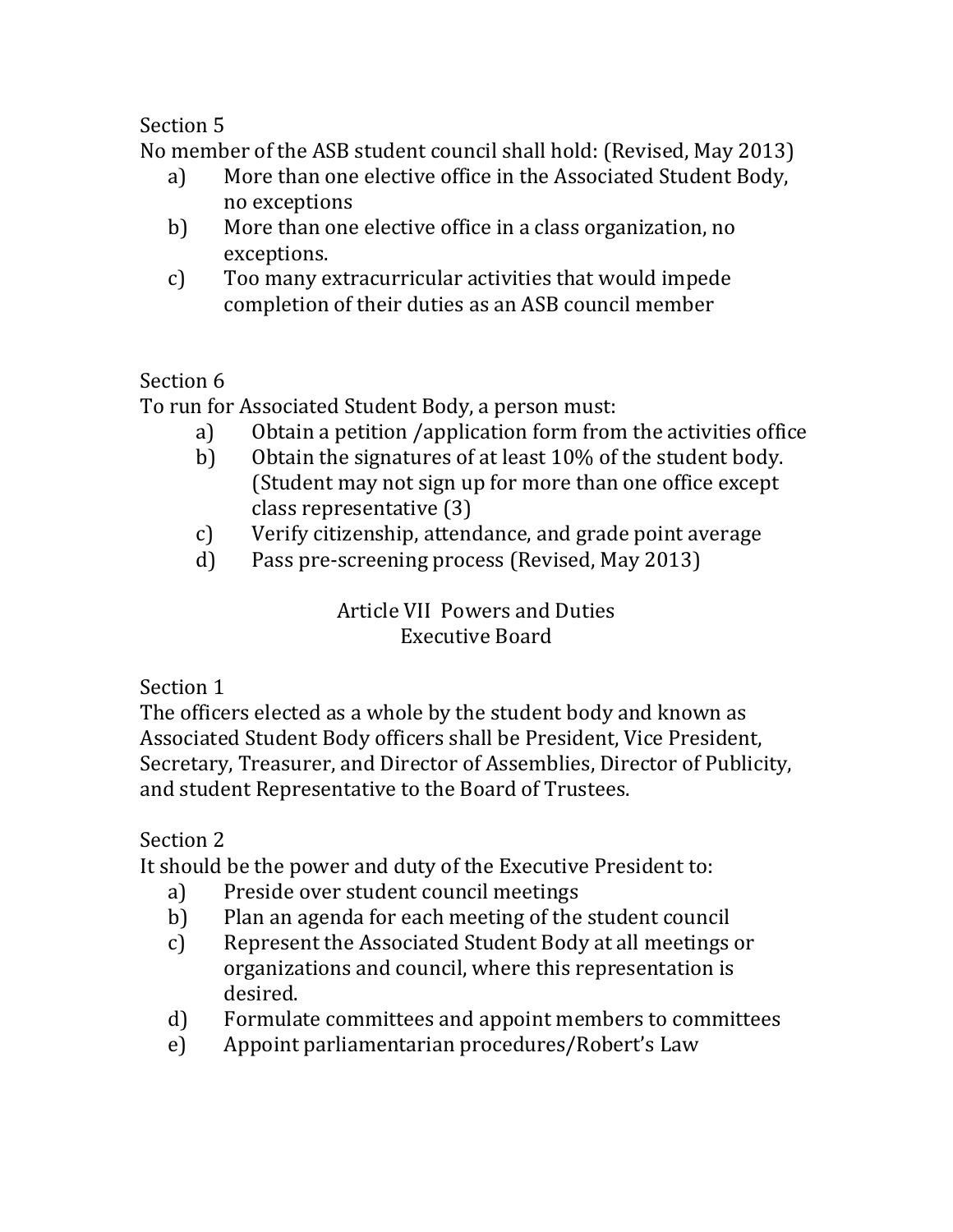If for any reason the President is not able to serve his term of office, the Vice President shall immediately become President and the Associated Body shall fill the position of Vice President within 30 days in a special election by a secret, printed ballot.

Section 4

It should be the power and duty of the Vice President to:

- a) Assist the president in every way possible:
- b) Preside over the student council and the absence of the President
- c) Being in charge of all the student body elections, and to help the faculty advisor or advisors in organizing the freshman class elections
- d) Serve as a regular voting member of Student Council

# Section 5

It should be the power and duty of the secretary to:

- a) Carry on all necessary correspondence for the Associated Student Body and for the student council:
- b) Keep a complete and accurate account of each student council meeting
- c) Being in charge of all student council records
- d) Serve as a regular voting member of the Student Council
- e) Have a copy of the minutes of each student council meeting available to all student council members and to ASB and posted on campus bulletin boards.

Section 6

It should be the power and duty of the treasurer to:

- a) Keep a complete and accurate record of receipts and disbursements of the Associated Student Body funds:
- b) Present, upon request of the President, a report of the state of the Associated Student Body Treasury.
- c) Work very closely wit the ASB bookkeeper appointed by the administration
- d) Supervise the administration of the Student store
- e) Be in Charge of all Associated Student Body card sales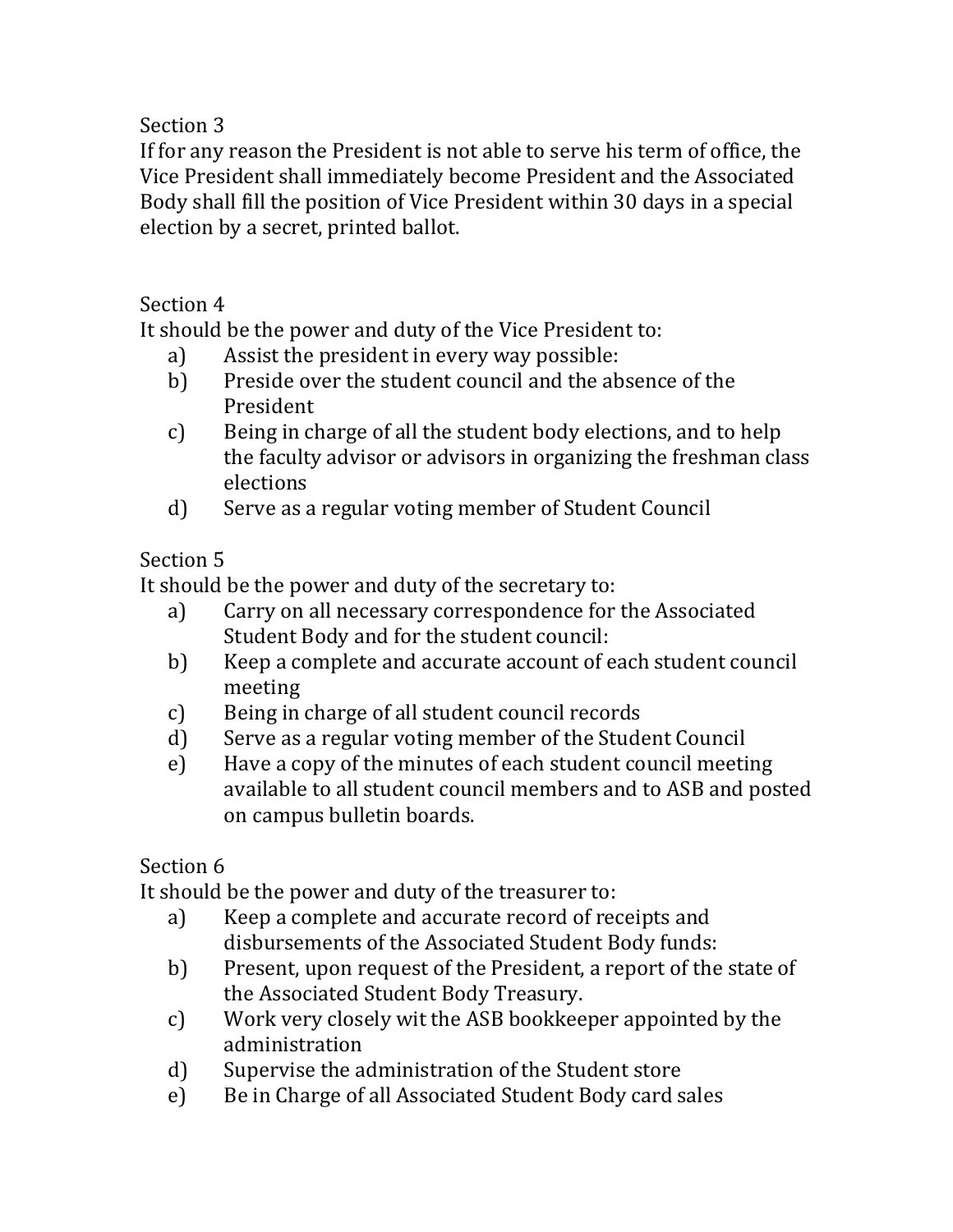- f) Be in charge of all Associated Student Body equipment
- g) Serve as the regular voting member of the student council
- h) Keep an accurate financial record of all clubs and organizations on campus

It should be the power and duty of the director of assemblies/activities to:

- a) Secure and schedule all the assembly programs
- b) Stimulate interest in local and school assemblies
- c) Supervise and establish school activities on campus during the school day
- d) Serve as a regular voting member of the student body

### Section 8

It should be the power and duty of the director of publicity to:

- a) Exercise general supervision over all school publicity on and off campus that is related to student organizations and their functions
- b) Be in charge of all bulletin boards and glass displays cases on campus
- c) Serve as a regular voting member of the student council
- d) Maintain a scrapbook of all events relating to school activities

### Section 9

It should be the power and duty of the student representative to the board of trustees to:

- a) Serve as a regular member of student council
- b) Serve as a representative from student council to the board of trustees, to present proposals and report the board decisions to the council regarding student policies

### Article VIII- Commissioners (Revised, May 2013

Section I

Commissioner of Community Service

A. The Commissioner of Records shall be 10-12th grade student.

B. The term of office shall be one year.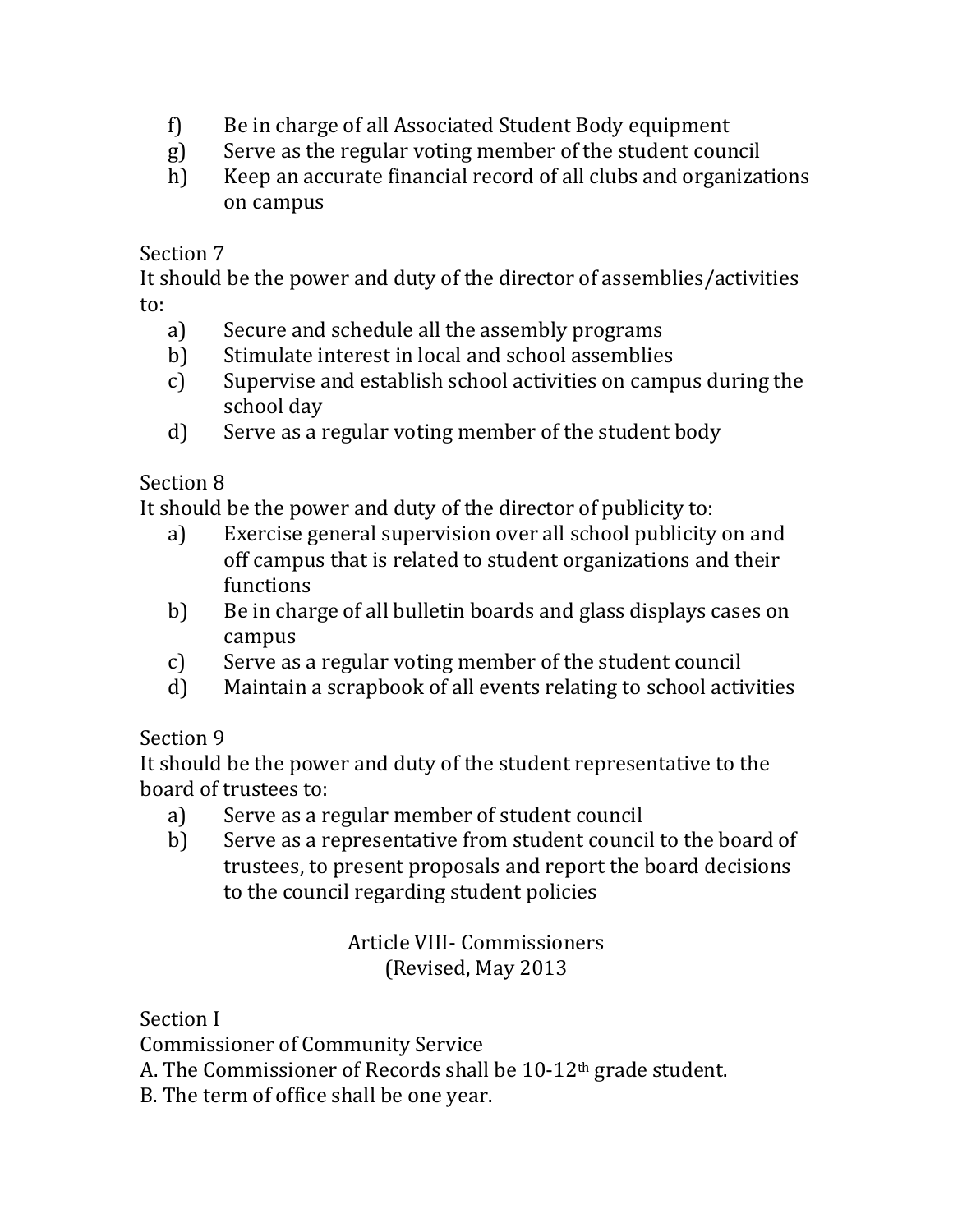- C. The Commissioner of Records shall have the duty and power to:
	- 1. Organize and lead at least Three major Community Service event for
	- A.S.B. to participate in and campus beautification days
- Section 3 Commissioner of Athletics
- A. The Commissioner of Athletics shall be 10-12th grade student.
- B. The term of office shall be one year.
- C. The Commissioner of Athletics shall have the duty and power to:
	- 1. Distribute all A.S.B. Athletic letters and certificates.
	- 2. Be responsible for the inventory of all athletic awards ( Letters, certificates, patches, and trophies.)
	- 3. Help organize all Sport Banquet including set up and clean up.
	- 4. Obtain coaches' recommendations for athletic awards.
	- 5. Attend sporting events.
	- 6. Make Game day/outcome announcements
- Section 4 Commissioner of Pep and Activities
- A. The Commissioner of Activities shall be a 10-12<sup>th</sup> grade student.
- B. The term of office shall be one year.
- C. The Commissioner of Activities shall have the power and duty to: '
	- 1. Plan and supervise assembly programs excluding pep assemblies and lunch activities
	- 2. Be responsible for the organization of the activities calendar.
	- 3. Organize all A. S.B. field trips.
	- 4. Plan and conduct all pep assemblies.
	- 6. Work with the Council in creating spirit at D.M.H.S

Section 5 Commissioner of Publicity

- A. The Commissioner of Publicity shall be a 10-12th grade student.
- B. The term of office shall be one year.
- C. The Commissioner of Publicity shall have the power and duty to:
	- 1. Publicize all student activities including sports events, assemblies, and elections.
	- 2. Be the head chairperson in any poster committees.

Section 6 Commissioner of Public Relations

A. The Commissioner of Student Services shall be a 10-12th grade student.

- B. The term of office shall be one year.
- C. The Commissioner of Student Services shall have the duty and power to: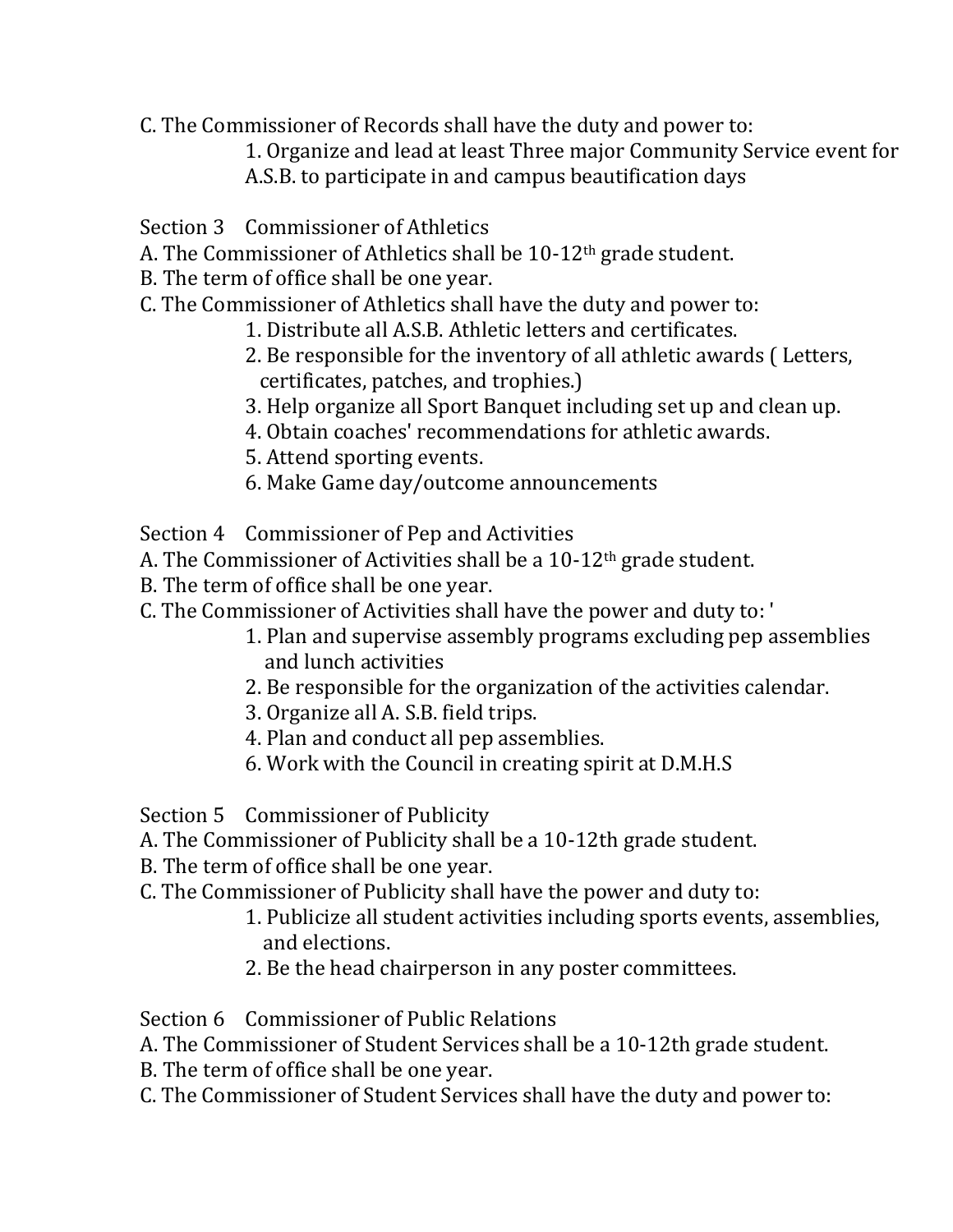- 1. Be in charge of the ASB website and Facebook, twitter accounts
- 2. Report and delete any inappropriate comments posted on our social media
- 3. Train at least one junior from the ASB/leadership class to complete the tasks the following year.

Section 7 Commissioner of Sound

A. The Commissioner of Student Representation shall be an 10-12th grade student.

B. The term of office shall be one year.

C. Responsible for setting up and taking down sound equipment for our events. This includes before school, lunch, and afterschool events. D. Responsible that all music played on campus is school appropriate

#### Section 8 Historian

- A. The Commissioner of Clubs shall be a10-12th grade student.
- B. The term of office shall be one year.

C. Will take pictures of all of our events and create a scrapbook at the end of the year.

D. Will decorate our ASB room walls

E. Works closely with P/R

#### Article IX- Amendments

This constitution may be amended by a two-third (2/3) majority of the student council and by two-thirds (2/3) majority of the associated Student Body Members that voted.

#### Article X- By Laws

Section 1

a) The students of Desert Mirage High School shall have the power of referendum with the petition of 100 signatures of the students. Any person or group may call for a general vote of the Associated Student Body on any measure or Bill previously presented by the Student Council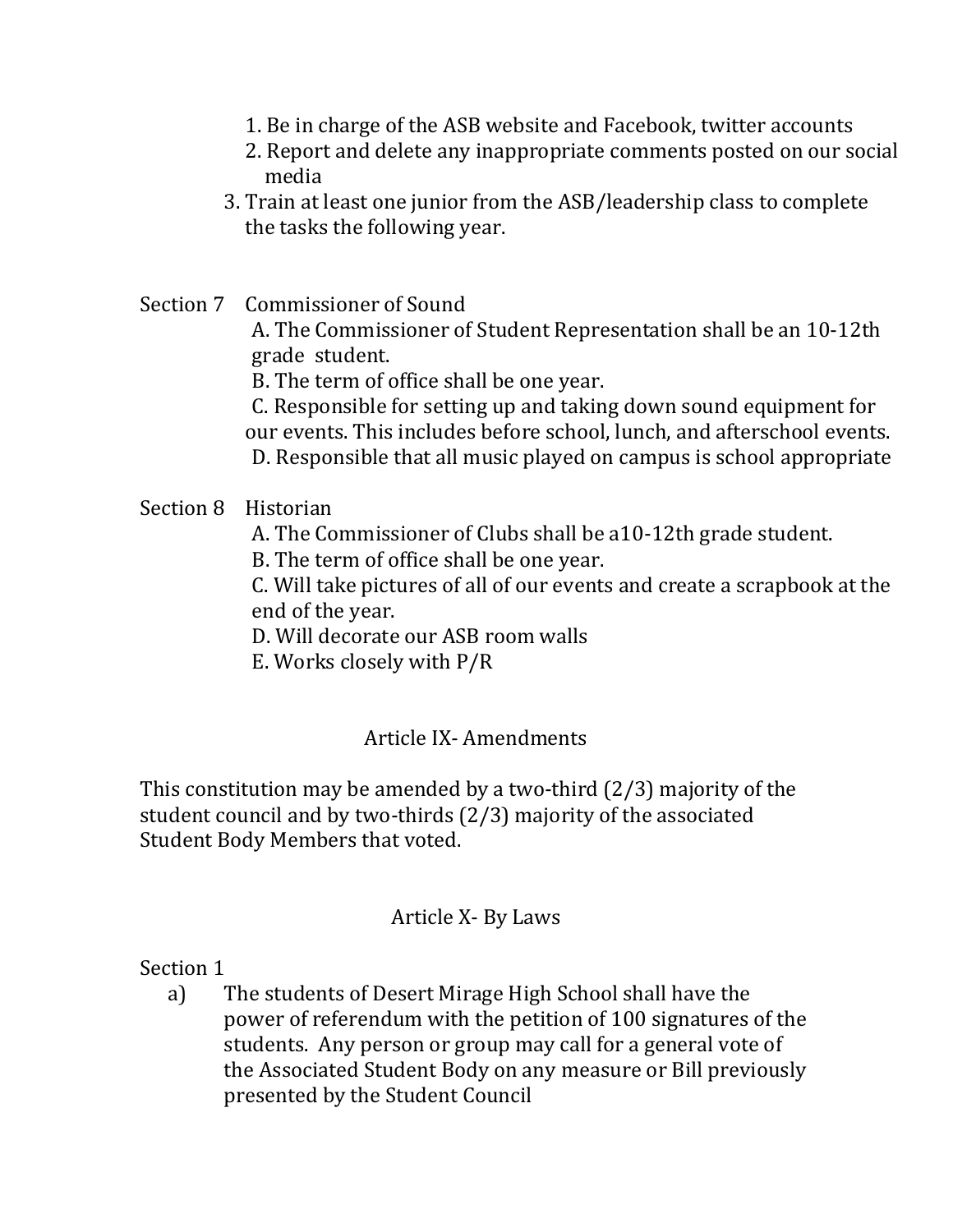b) All petitions are to be obtained from the student council advisor and are subject to his approval before securing the signatures

Article XII- Student Body Finances

Section 1

An adult shall be appointed by the administration as student body fun account clerk whose duty shall be:

- a) To keep all financial record of the student body
- b) To make a financial report to each organization of tis balance once a month
- c) To make a financial report to the council and to the principal of the balances once each month
- d) To act as custodian of student body funds

# Section 3

Student body funds shall be handled and expended in a manner prescribed by Student Council

a) During the summer months, outstanding bills and purchase orders shall be paid on authority of the Executive Board and the ASB Advisor

Section 4

General Procedures:

- a) Purchase orders must be initiated by a student and faculty/club advisor
- b) All purchase orders must show prices and amounts before they can be approved
- c) No bill will be paid unless the purchase orders accompany the statement
- d) No Purchase orders shall be issued subsequence to any purchase

Section 5 Purchase Orders: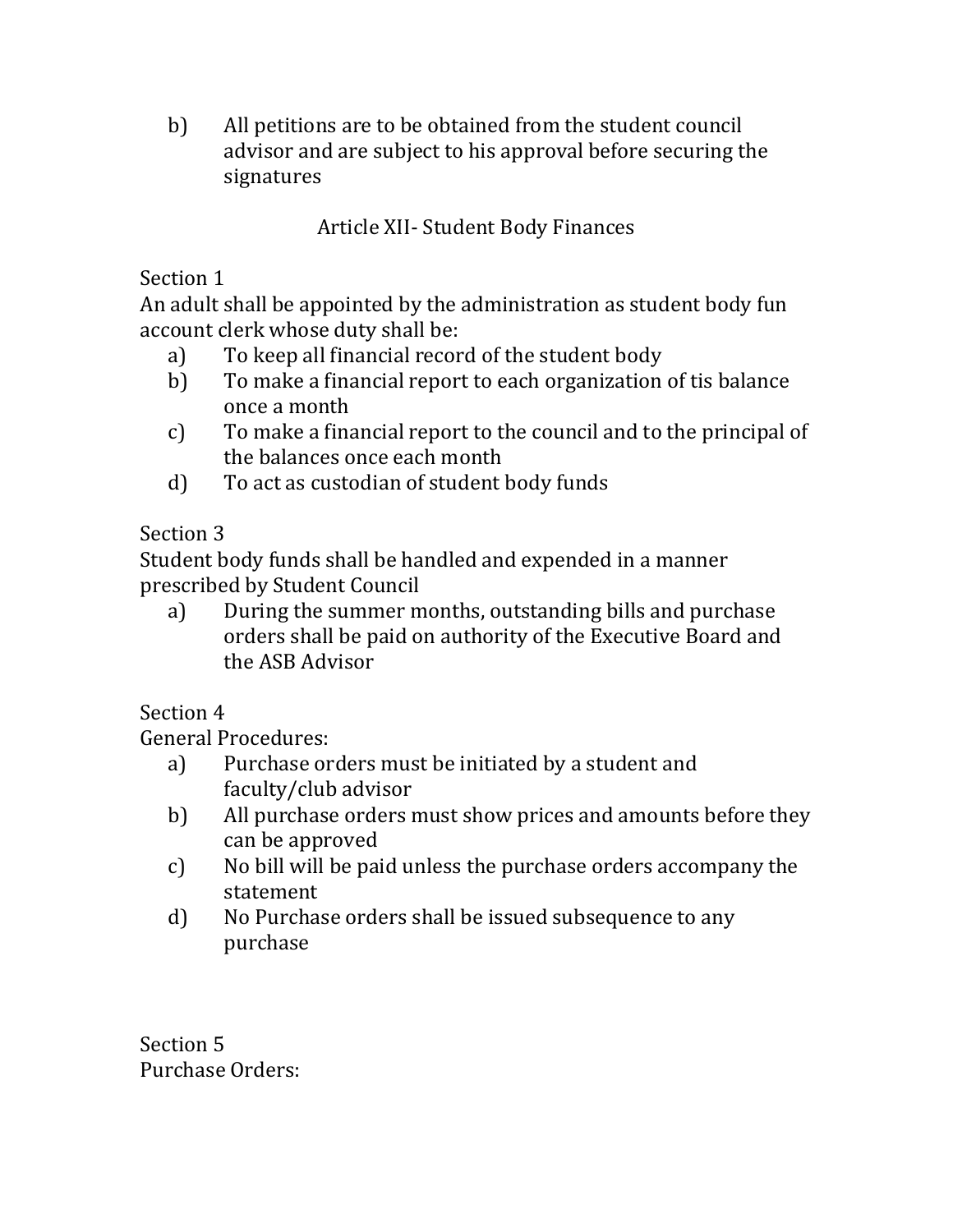- a) Student representatives for organizations shall originate "a purchase order" in triplicate; the organization treasurer retains one copy.
- b) Sponsors for organization shall approve or disapprove "the purchase order" on the basis of whether it was democratically requested by the organization.
- c) The "purchase orders" is forwarded to the ASB bookkeeper and verifies availability or lack of funds. If the funds are, available, the director of activities and ASB bookkeeper will approve the purchase order.
- d) The ASB bookkeeper forwards the purchase order to the principal. The purchase order is returned to the ASB bookkeeper who keeps two copies
- e) The director of activities and ASB bookkeeper returns the purchase order to sponsor or student representative for purchase if direct purchase without check is to be made. Duplicate of purchase order is placed in organizational file account when returned from the principal. If check is to be made the ASB bookkeeper will make check and send it to the district business office for signature. Check is either forwarded to company or returned to the organization as requested.
- f) Purchase order and bill will be made out for amount of invoice when all merchandise on invoice has been received and signature of advisor is on invoice stating items have been received.

Deposits:

- a) A student representative or sponsor of organization shall count money and then deposit with the ASB bookkeeper.
- b) The ASB bookkeeper shall count the money and verify credit amount
- c) The ASB bookkeeper shall enter amount of credit to the organization account
- d) The ASB bookkeeper shall deposit money in the bank
- e) The ASB bookkeeper shall make monthly statement and financial reports
- f) The ASB bookkeeper shall distribute the monthly statement as the various student body organizations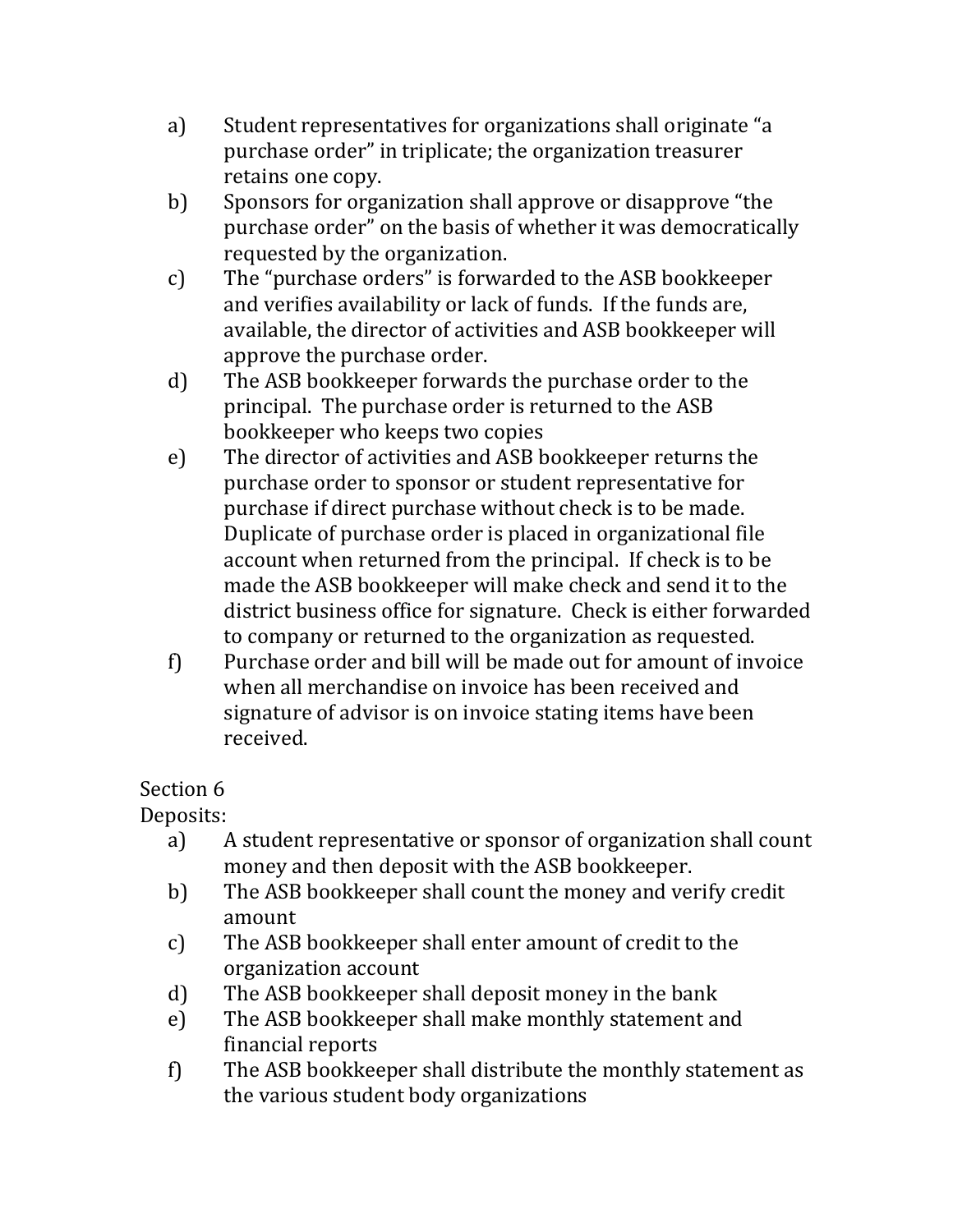Percentage Policy

- a) All clubs and organizations that are sponsoring any dance where there is ASB card reduction must deposit the full amount to the ASB bookkeeper to deposit it into the ASB club account. Any exceptions require approval of the ASB treasurer bookkeeper and the student council
- b) Any club or organization or class sponsoring any fundraising activities without ASB discount will be charged 10% after all the expenses have been paid to ASB after completion of Profit/loss form (Revised, May 2013)
- c) Any club or organization who does not complete a profit/loss form within 2 weeks after fundraiser is complete will result in a charge of 20% (Revised, May 2013)
- d) Any unauthorized sale shall be penalized not less than 50% no more than 70%.
- e) Any club class or organization failing to follow the ASB rules and regulations may be suspended from any further ASB fundraising activities until they attend the seminar on all ASB rules and regulations

# Section 8

Student Council Funds

a) Any appropriation of funds made by DMHS Student council must be approved by two-thirds vote of the student council members

BY-LAW – I –Requirements for maintaining an office: All students elected or appointed to a class or student body office is required to maintain the following standards while representing the office

- 1. A 2.0 Grade point average (based on a 4 point scale cumulative)
- 2. Maintain satisfactory citizenship and attendance as judged by current school policy.
- 3. One "unsatisfactory" rating or three "needs to improve" ratings will require an investigation by three ASB executive board members.